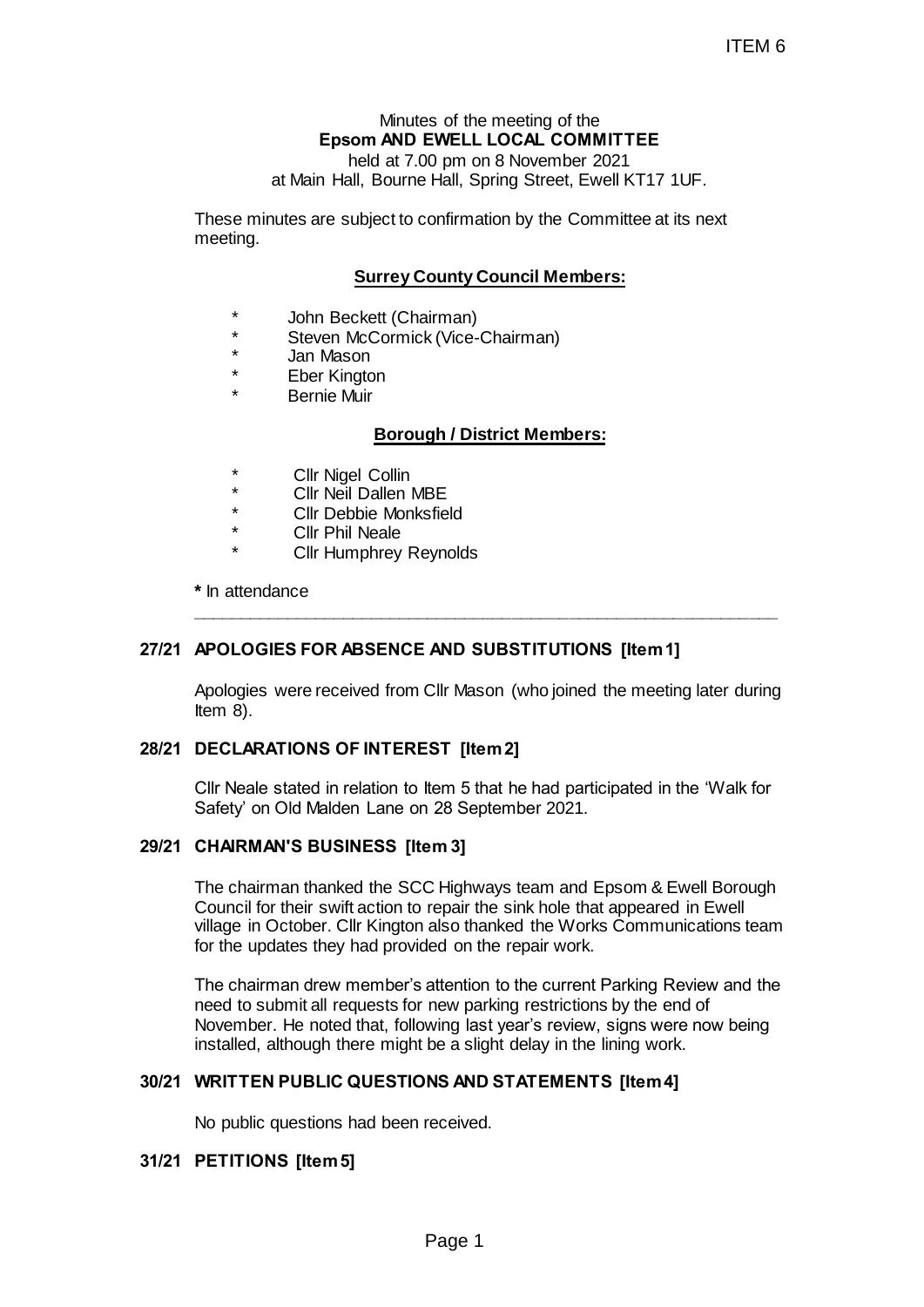**Declarations of Interest:** Cllr Neale stated that he had taken part in the 'Walk for Safety' on Old Malden Lane in September.

**Officers attending:** Nick Healey, formerly Area Highways Manager

## **Petitions, Public Questions, Statements:**

One petition had been received, from Cllr Jones (Cuddington ward), requesting a feasibility study of options relating to pedestrian safety on Old Malden Lane. The petition and officer's response are included in the main agenda pack.

Cllr Jones addressed the meeting. He stressed the increase in the number of houses that has occurred since he moved to the road and developments which are still planned. The northern side of the Lane will be full, with 110 properties, bringing a consequent rise in the number of vehicle movements and pedestrians; although SCC officers had offered some suggestions of work to improve the situation Cllr Jones felt these were inadequate in relation to pedestrian safety. He noted that on completion of the final proposed development, which included provision of a footway, there would be a gap of 80m with no footway; the landowners along this stretch have said they would be happy for a path to be constructed. ITEM 6<br>
Declarations of Interest: ClIr Naale sta<br>
for Safety' on Old Malden Lane in Septe<br>
Officers attending: Nick Healey, forme<br>
Petitions, Public Questions, Statemer<br>
One petition had been received, from Cl<br>
requesting

## **Member Discussion – key points:**

The officer outlined the issue as being one of limited available space. It was encouraging to hear that the landowners with the 80m frontage where the gap would be were happy to allow a path; this is something that could be covered by the local committee's budget. Traffic calming measures would be expensive, at approximately £25,000 per speed cushion, plus upgraded street lighting. It was noted that any footway installed would be fully accessible and include features such as tactile surfaces.

The feasibility study would cover the design and cost of a scheme. It would not take place before the start of the next financial year at the earliest, by which time the outcome of the planning application would be known. It was suggested that building work could be done in advance of knowing when this final housing development would be built.

With the housing developments taking place and planned, it was suggested that CIL funding might be available. While this could be applied for, it was noted that the allocation of CIL is a decision for the Borough Council and not the local committee.

The Divisional member for Ewell Court, Auriol & Cuddington thanked the officer for the suggestions of works to improve the lane such as cutting back vegetation and cleaning the road markings and installing signs but he stressed the need for further action to allow for the scale of development that is taking place.

In the light of the importance of the road as a main route through the area, the expectation of an increase in the number of vehicles and pedestrians, and the recorded history of accidents along the road, members agreed there was a need to address the situation.

# **Resolution:**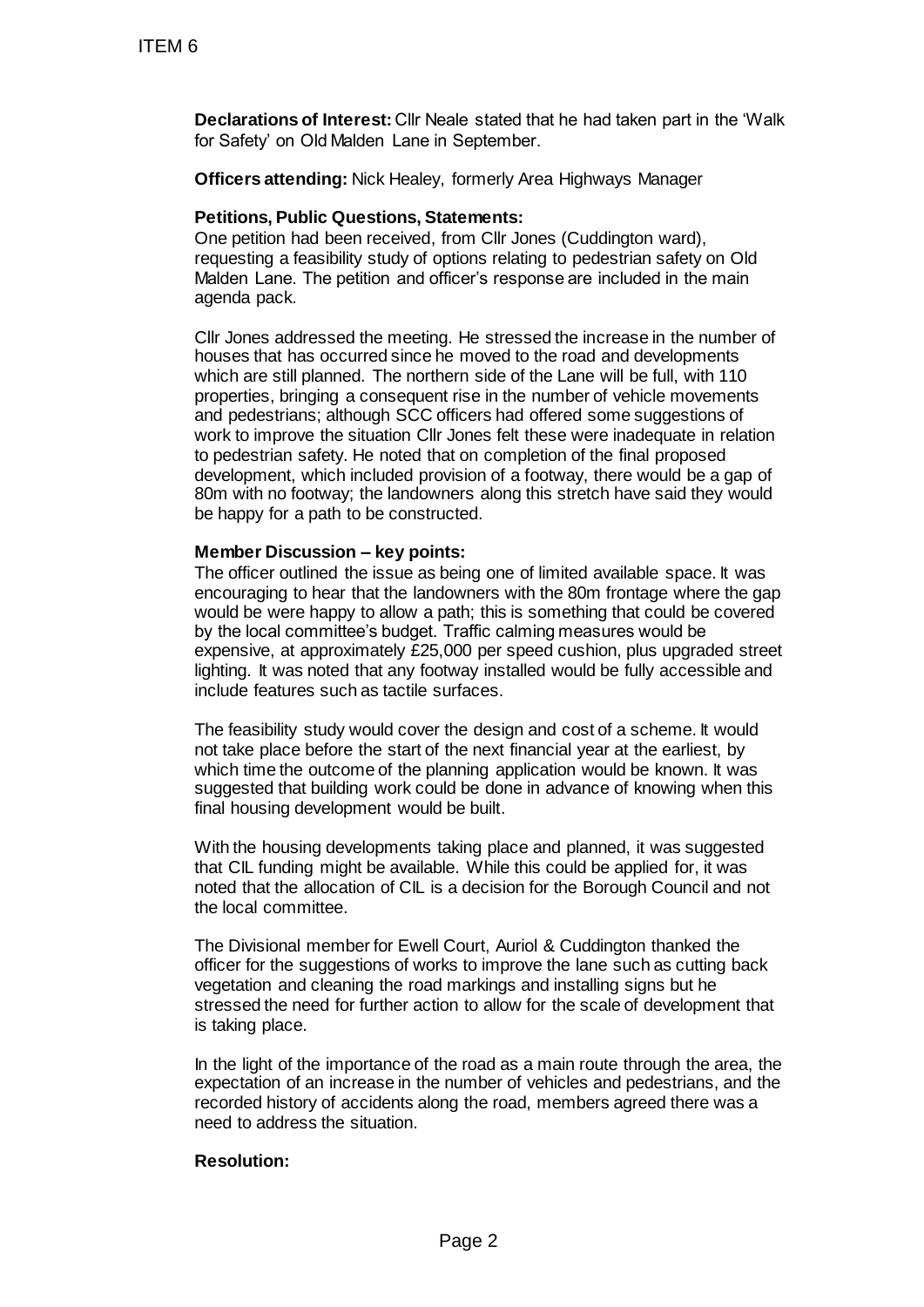Using the text of the petition as a recommendation, the Local Committee (Epsom & Ewell) AGREED:

To fund a feasibility study to assess options for improving the safety of pedestrians using Old Malden Lane, including a 20mph speed limit, physical speed reduction measures, improved signage and the potential for extending the existing footway.

Members voted by a show of hands: In favour – nine Against – zero

Reasons: To take forward this study in response to the petition.

## **32/21 MINUTES OF PREVIOUS MEETING [Item 6]**

Cllr Dallen asked for an update on the Epsom High Street bus stand for route 467 - this would be provided outside the meeting.

The minutes of the meeting held on 21<sup>st</sup> July 2021 were agreed as an accurate record.

# **33/21 WRITTEN MEMBERQUESTIONS [Item 7]**

#### **Declarations of Interest**: None

**Officers attending:** Zena Curry, Highways Engagement and Commissioning **Manager** 

## **Petitions, Public Questions/Statements**: None

#### **Member discussion – key points**

The chairman accepted a late question from the vice-chairman, who asked if there was a way in which the large and apparently increasing number of HGV journeys in the borough can be monitored.

The officer explained that there is a Cabinet-approved process to do this and local communities will have the ability to set up monitoring in their areas – the information would be circulated to committee members and the officer offered to continue discussion of the issue with the vice-chairman outside the meeting. ITEM 6<br>
is a recommendation, the Local Committee<br>
seess options for improving the safety of<br>
clane, including a 20mph speed limit, physical<br>
proved signage and the potential for extending<br>
ands:<br>
study in response to the p

### **34/21 LOCAL COMMITTEE DECISION TRACKER [FOR DECISION] [Item 8]**

# **Declarations of Interest:** None

**Officers attending:** Zena Curry, Highways Engagement and Commissioning Manager

#### **Petitions, Public Questions/Statements:**None

#### **Member discussion – key points**

Cllr Mason joined the meeting during this item.